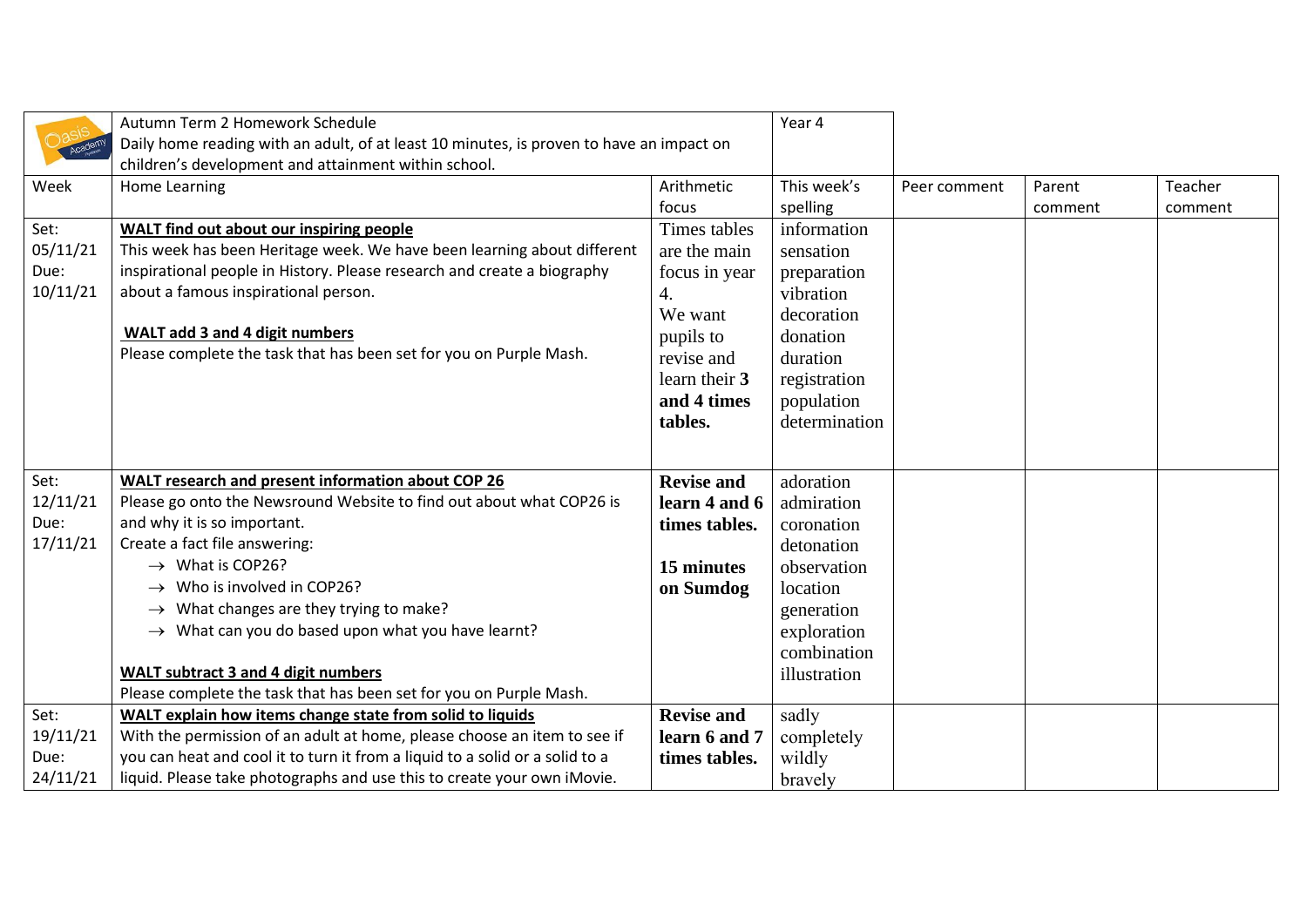|          | change state with examples.<br><b>WALT</b> measure lengths                    | If you are unable to do this, please create a poster explaining how items<br>Please complete the tasks that have been set for you on Purple Mash. |                          | 15 minutes<br>on Maths<br><b>Shed</b> | gently<br>foolishly<br>proudly<br>horribly<br>nervously<br>happily |  |  |
|----------|-------------------------------------------------------------------------------|---------------------------------------------------------------------------------------------------------------------------------------------------|--------------------------|---------------------------------------|--------------------------------------------------------------------|--|--|
| Set:     | <b>WALT summarise information about Democracy</b>                             |                                                                                                                                                   |                          | <b>Revise and</b>                     | sadly                                                              |  |  |
| 26/11/21 | https://kids.britannica.com/kids/article/democracy/352935                     |                                                                                                                                                   |                          | learn 8 and 9                         | completely                                                         |  |  |
| Due:     |                                                                               |                                                                                                                                                   |                          | times tables.                         | wildly                                                             |  |  |
| 01/12/21 | Please use the above website to find out more information about               |                                                                                                                                                   |                          |                                       | bravely                                                            |  |  |
|          | democracy and summarise what you have learnt in 5 sentences.                  |                                                                                                                                                   |                          | 15 minutes                            | gently                                                             |  |  |
|          | WALT measure the perimeter of an object                                       |                                                                                                                                                   | on Sumdog                | foolishly                             |                                                                    |  |  |
|          | Please complete the task that has been set for you on Purple Mash.            |                                                                                                                                                   |                          |                                       | proudly<br>horribly                                                |  |  |
|          |                                                                               |                                                                                                                                                   |                          |                                       | nervously                                                          |  |  |
|          |                                                                               |                                                                                                                                                   |                          |                                       | happily                                                            |  |  |
| Set:     | <b>WALT research a famous Olympian</b>                                        |                                                                                                                                                   |                          | <b>Revise and</b>                     | Usually                                                            |  |  |
| 03/12/21 | This week we are learning about the Olympics in Ancient Greece. We            |                                                                                                                                                   |                          | learn 9, 11                           | Finally                                                            |  |  |
| Due:     | would like you to research and write a fact file about an Olympian of your    |                                                                                                                                                   |                          | and 12 times                          | Beautifully                                                        |  |  |
| 08/12/21 | choice.                                                                       |                                                                                                                                                   | tables.                  | Thoughtfully                          |                                                                    |  |  |
|          |                                                                               |                                                                                                                                                   |                          | Wonderfully                           |                                                                    |  |  |
|          | WALT multiply by 10 and 100<br>Please choose your level of challenge:<br>Mild |                                                                                                                                                   |                          | 15 minutes                            | Carefully                                                          |  |  |
|          |                                                                               |                                                                                                                                                   |                          | on Maths                              | Faithfully                                                         |  |  |
|          | A) $4 \times 10$                                                              | <b>Medium</b><br>12 x 100<br>a)                                                                                                                   | Hot<br>a) $7x = 700$     | <b>Shed</b>                           | Peacefully                                                         |  |  |
|          | B) $50 \div 10$                                                               | $70 \div 100$<br>b)                                                                                                                               | $64 \div \_ = 64$<br>b)  |                                       | Cruelly                                                            |  |  |
|          | C) $16 \times 10$                                                             | 50 x 100<br>C)                                                                                                                                    | $30 \div \_ = 0.3$<br>c) |                                       | Generally                                                          |  |  |
|          | D) 8 x 100                                                                    | $350 \div 10$                                                                                                                                     | $3x \_ = 30$<br>d)       |                                       |                                                                    |  |  |
|          | E) $300 \div 100$                                                             | $400 \div 10$<br>e)                                                                                                                               | $440 - 10 = 44$<br>e)    |                                       |                                                                    |  |  |
|          |                                                                               |                                                                                                                                                   |                          |                                       |                                                                    |  |  |